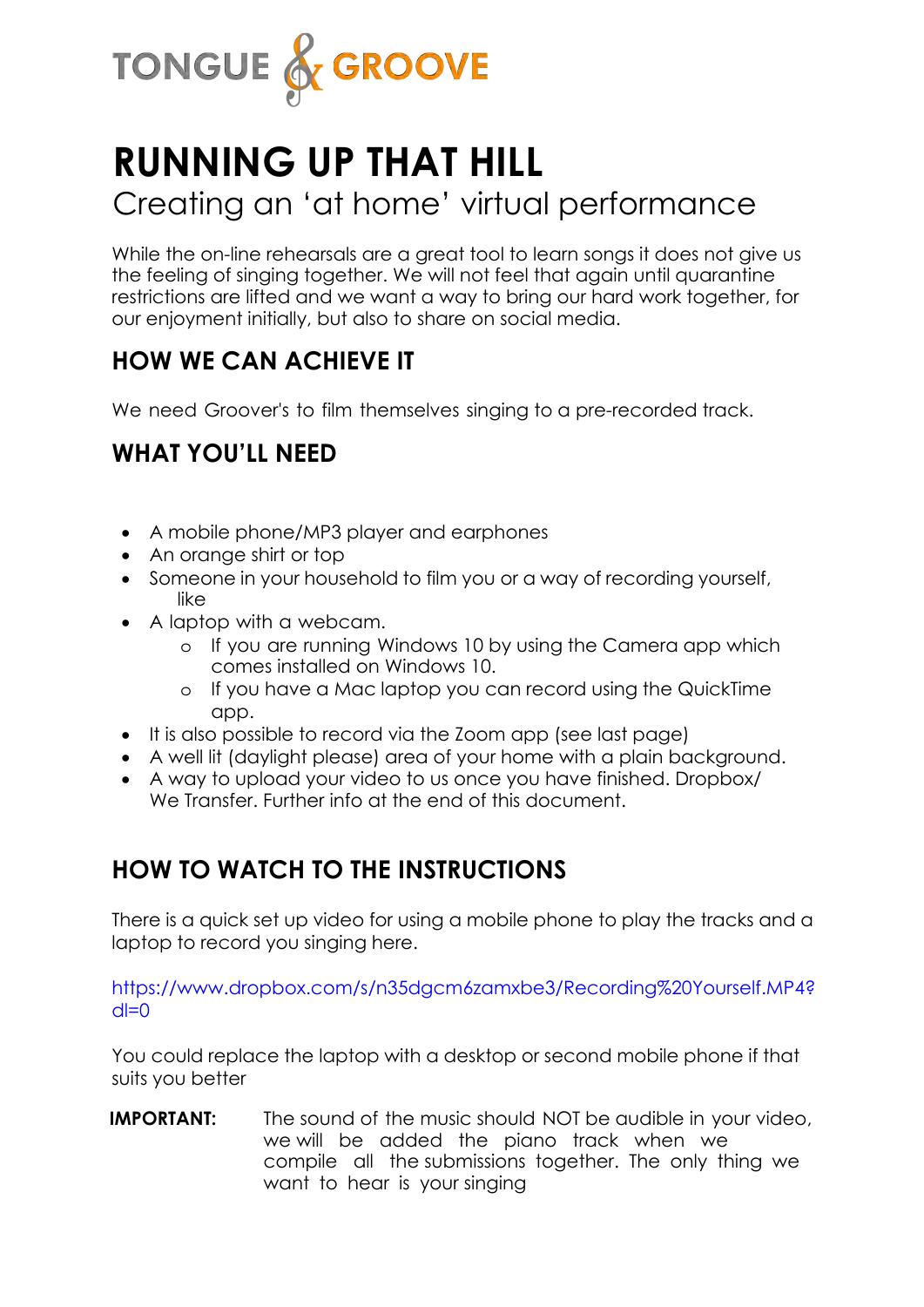# **FILMING YOURSELF / GETTING SOMEONE TO FILM YOU**

- Set yourself up somewhere in your house with a lot of natural daylight.
- Pleas wear your brightest orange T&G Shirt/top.
- Please film yourself during the day so that everyone has roughly the same colour balance in their video.
- Try to film somewhere where there is a clean, neutral background, or as close as you can get to it in your home, and has little or no background noise
- Spend some time getting the recording device positioned at the right height and angle so your face mostly fills the screen.





- When you make your recording, find out where the camera lens is on your device and sing to that - not yourself on screen
- If you are close to a window please make sure that daylight isn't throwing a big shadow over half your face. If it is you could change your angle in relation to the window, or put am overhead light on to take the shadow away slightly.
- Download the guide track from the website. If you go to the download section, the Running Up That Hill page there is a link to another page that has all the guide tracks on (including the soloists)
- Plug you headphones, run the cable down behind you, so most of the lead is out of shot.
- When you are ready, press record on your recording device, then play on your phone/playback device that has the headphones plugged into it.
- You will hear eight metronome beats (2 bars) then a 1 bar pause before the music starts.
- Please listen to the first 4 metronome beats and clap in time to the next four metronome beats, this gives us a consistent point to line up all the recordings in the editing software. Please make sure we can hear and see the claps.
- Sing out, but don't forget any dynamics you have been taught. It will feel odd singing to am empty room but please sing as you would if everyone was around you.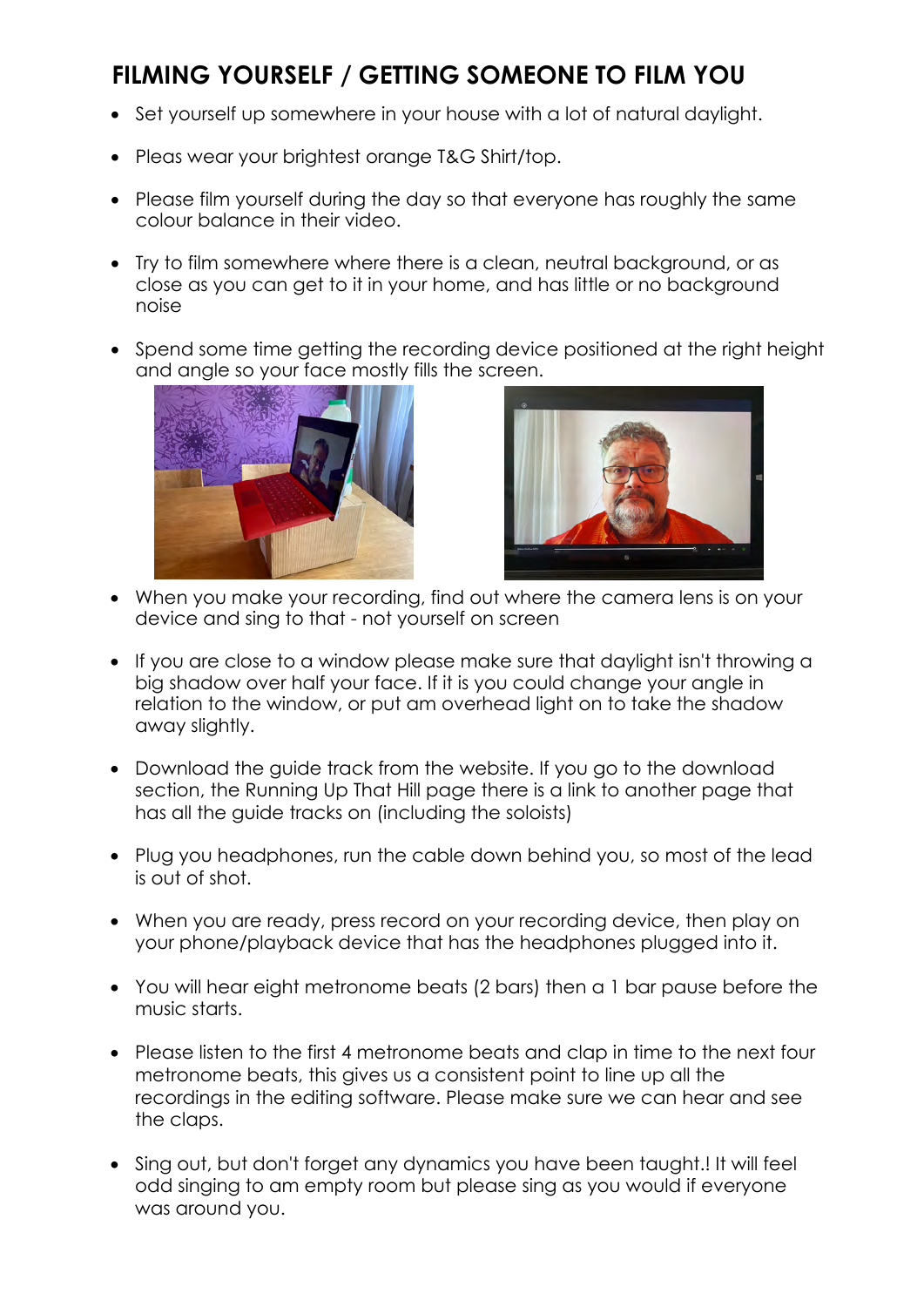If you are confident you know how to make a video recording please skip to the last page of the document

## **WINDOWS 10 CAMERA APP**

To film yourself from a Windows laptop:

- 1. Make sure your laptop has a webcam on it and it is running Windows 10.
- 2. Press the Windows key and type Camera. This should find the Camera app.

| Camera<br>App                 |   |                       | Ō      |
|-------------------------------|---|-----------------------|--------|
| Search the web                |   |                       | Camera |
| Ω<br>camera - See web results | 5 |                       | App    |
| Settings (6)                  |   |                       | $\sim$ |
| Folders $(2+)$                |   | Open                  |        |
| Photos $(3+)$                 |   | Ė<br>Pin to Start     |        |
|                               |   | -13<br>Pin to taskbar |        |
|                               |   | SO3<br>App settings   |        |
|                               |   | 亡<br>Rate and review  |        |
|                               |   | 田<br>Share            |        |

3. When the app is opened, if there is no picture of yourself on the screen, click the top right button to make sure the correct camera is selected.



4. Click on the film camera icon to switch to filming mode.



**5.** Press the film camera icon again to test your video and sound are working correctly. **HAPPY FILMING!**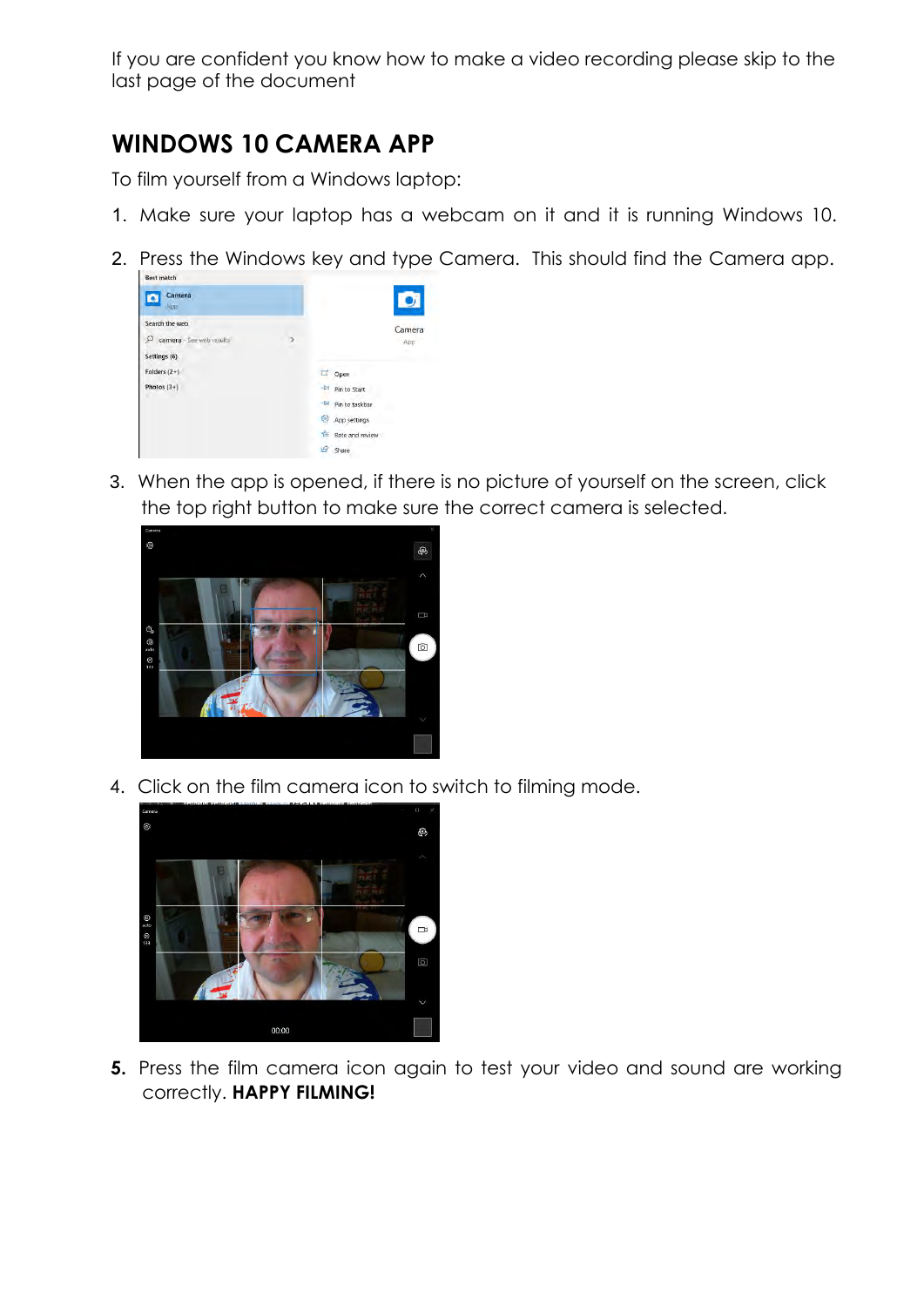## **MAC QUICKTIME APP**

1. Press Command and Spacebar to bring up Spotlight search and type Quicktime.



- 2. Open the QuickTime player app. It may ask you to allow QuickTime access to your camera and microphone. If it does, click on Allow.
- 3. In the file menu click on New Movie Recording.



4. Press the Record button in the lower middle of the screen to test your video and sound are working correctly.



**HAPPY FILMING!**